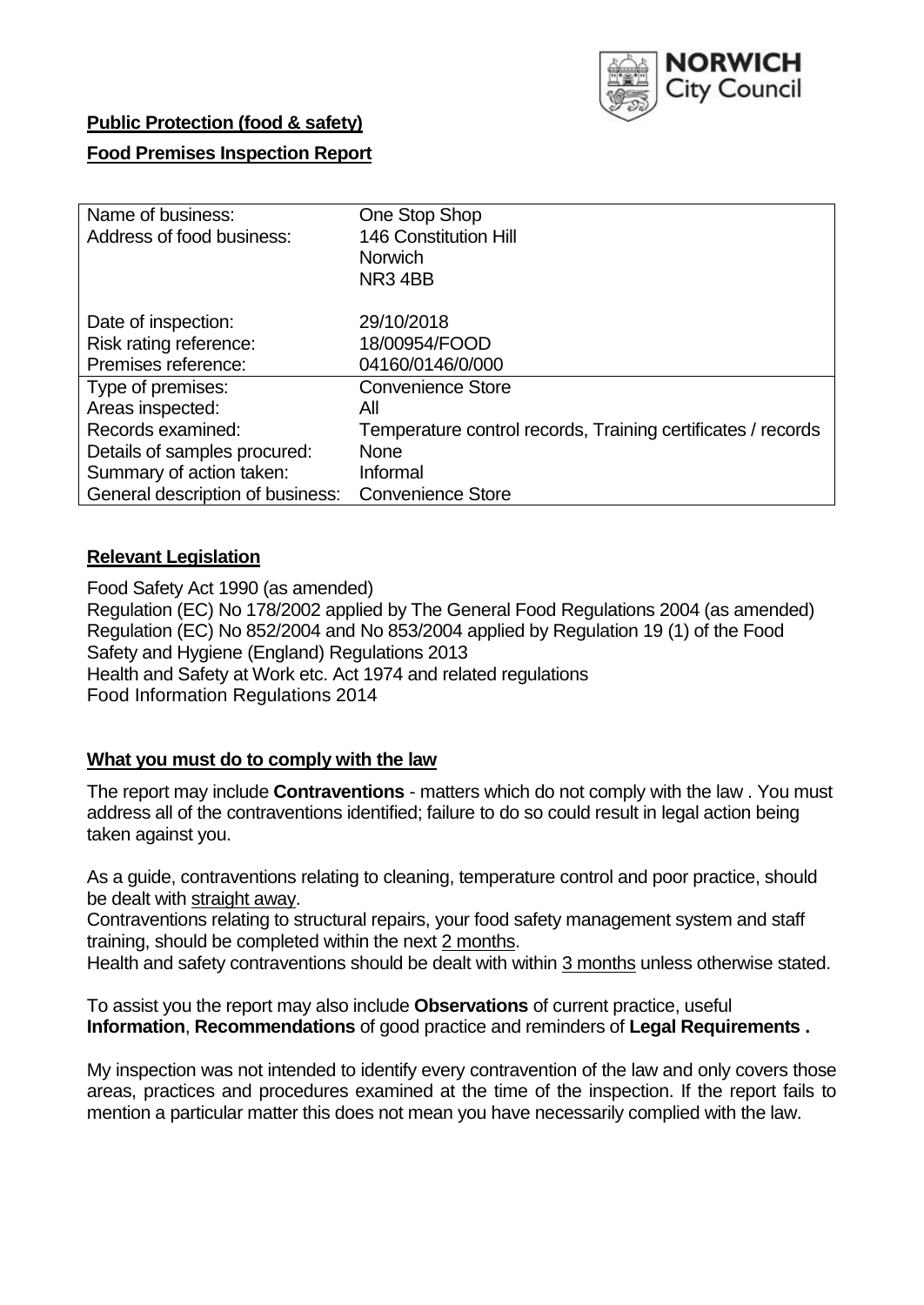# **FOOD SAFETY**

#### **How we calculate your Food Hygiene Rating:**

The food safety section has been divided into the three areas which you are scored against for the hygiene rating: 1. food hygiene and safety procedures, 2. structural requirements and 3. confidence in management/control procedures. Each section begins with a summary of what was observed and the score you have been given. Details of how these scores combine to produce your overall food hygiene rating are shown in the table.

| <b>Compliance Area</b>                     |          |    |                | <b>You Score</b> |                |    |           |    |                |  |  |
|--------------------------------------------|----------|----|----------------|------------------|----------------|----|-----------|----|----------------|--|--|
| Food Hygiene and Safety                    |          |    |                | $\Omega$         | 5              | 10 | 15        | 20 | 25             |  |  |
| <b>Structure and Cleaning</b>              |          |    | $\overline{0}$ | 5                | 10             | 15 | 20        | 25 |                |  |  |
| Confidence in management & control systems |          |    | $\Omega$       | 5                | 10             | 15 | 20        | 30 |                |  |  |
|                                            |          |    |                |                  |                |    |           |    |                |  |  |
| <b>Your Total score</b>                    | $0 - 15$ | 20 | $25 - 30$      |                  | $35 - 40$      |    | $45 - 50$ |    | > 50           |  |  |
| <b>Your Worst score</b>                    | 5        | 10 | 10             |                  | 15             |    | 20        |    | $\blacksquare$ |  |  |
|                                            |          |    |                |                  |                |    |           |    |                |  |  |
| <b>Your Rating is</b>                      | 5        | 4  | 3              |                  | $\overline{2}$ |    |           |    | $\Omega$       |  |  |

Your Food Hygiene Rating is 5 - a very good standard



# **1. Food Hygiene and Safety**

Food hygiene standards are high. You demonstrated a very good standard of compliance with legal requirements. You have safe food handling practices and procedures and all the necessary control measures to prevent cross-contamination are in place. Some minor contraventions require your attention. **(Score 5)**

Contamination risks

**Observation** Contamination risks were controlled

#### Hand-washing

**Legal Requirement** Wash hand basins must be provided with soap and hygienic hand drying facilities.

**Observation** During my visit it was noted that the hand towels were available but not at the wash hand basin.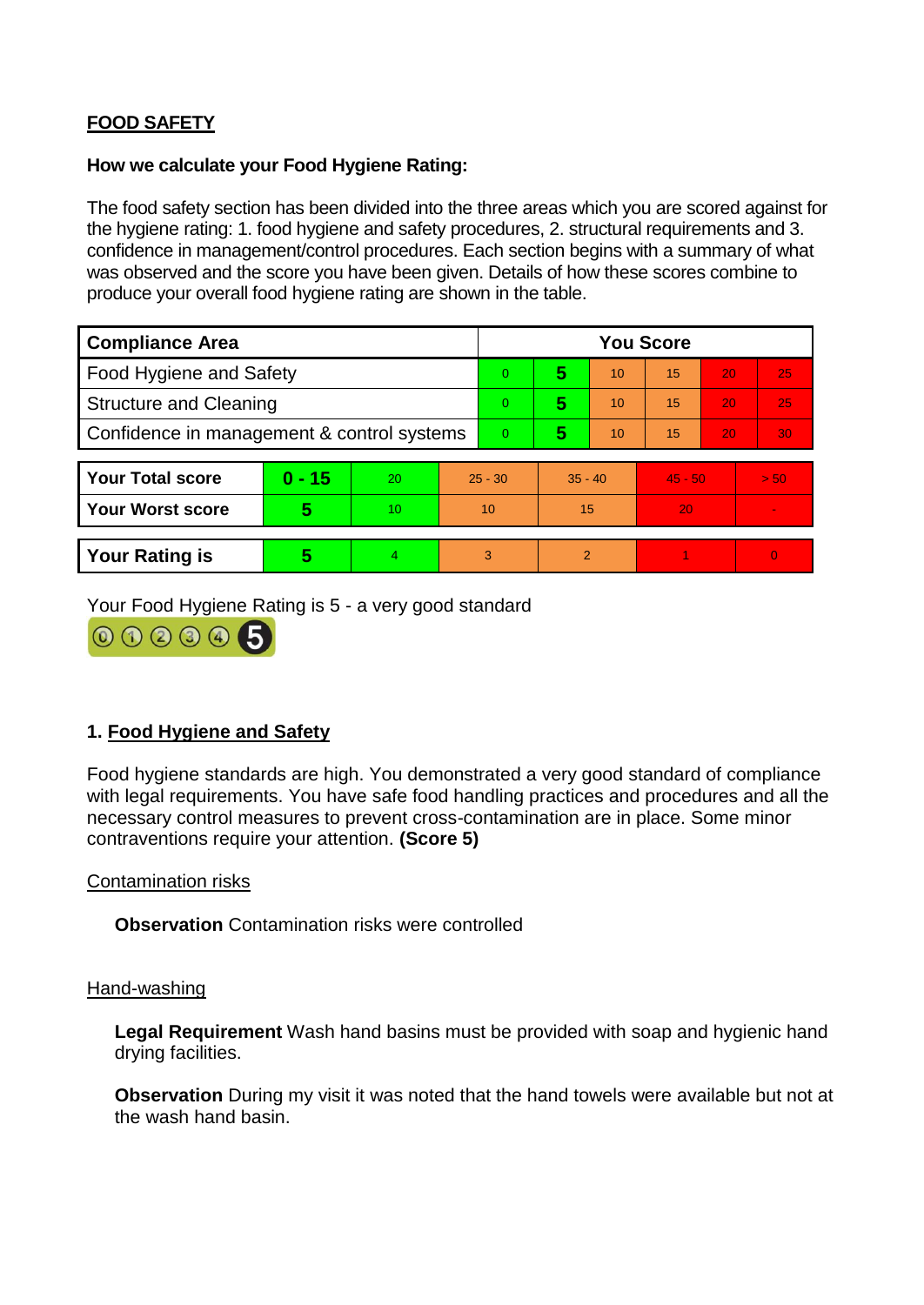**Recommendation** Wash hand basin must be provided with hand drying facilities. Ensure that the hand towels are placed close to the wash hand basin. I would strongly recommend that you install a hand towel dispenser on the wall.

## Personal Hygiene

**Observation** I was pleased to see that standards of personal hygiene were high.

## Temperature Control

**Observation** I was pleased to see you were able to limit bacterial growth and/or survival by applying appropriate temperature controls at points critical to food safety and that you were diligently monitoring temperatures.

# **2. Structure and Cleaning**

The structure facilities and standard of cleaning and maintenance are all of a good standard and only minor repairs and/or improvements are required. Pest control and waste disposal provisions are adequate. The minor contraventions require your attention. **(Score 5)**

# Cleaning of Structure

**Contravention** The following structural items were dirty and require more frequent and thorough cleaning:

- Pan to the staff WC
- Wash hand basin in the WC
- The hot tap to the hand wash basin in the WC
- Cobwebs above the fridges in the store room.

### Maintenance

**Contravention** The following items had not been suitably maintained and must be repaired or replaced:

- Mastick to the hand wash basin in the WC
- Seals to the milk fridge

**Observation** During the inspection I noticed that the diffusers were missing to the fluorescent lights. Ensure that all the diffusers are installed.

# **3. Confidence in Management**

A food safety management system is in place and you demonstrate a very good standard of compliance with the law. Food hazards are understood properly controlled managed and reviewed. Your records are appropriate and generally maintained. Your staff are suitably supervised and trained. You have a good track record **(Score 5)**

### **Training**